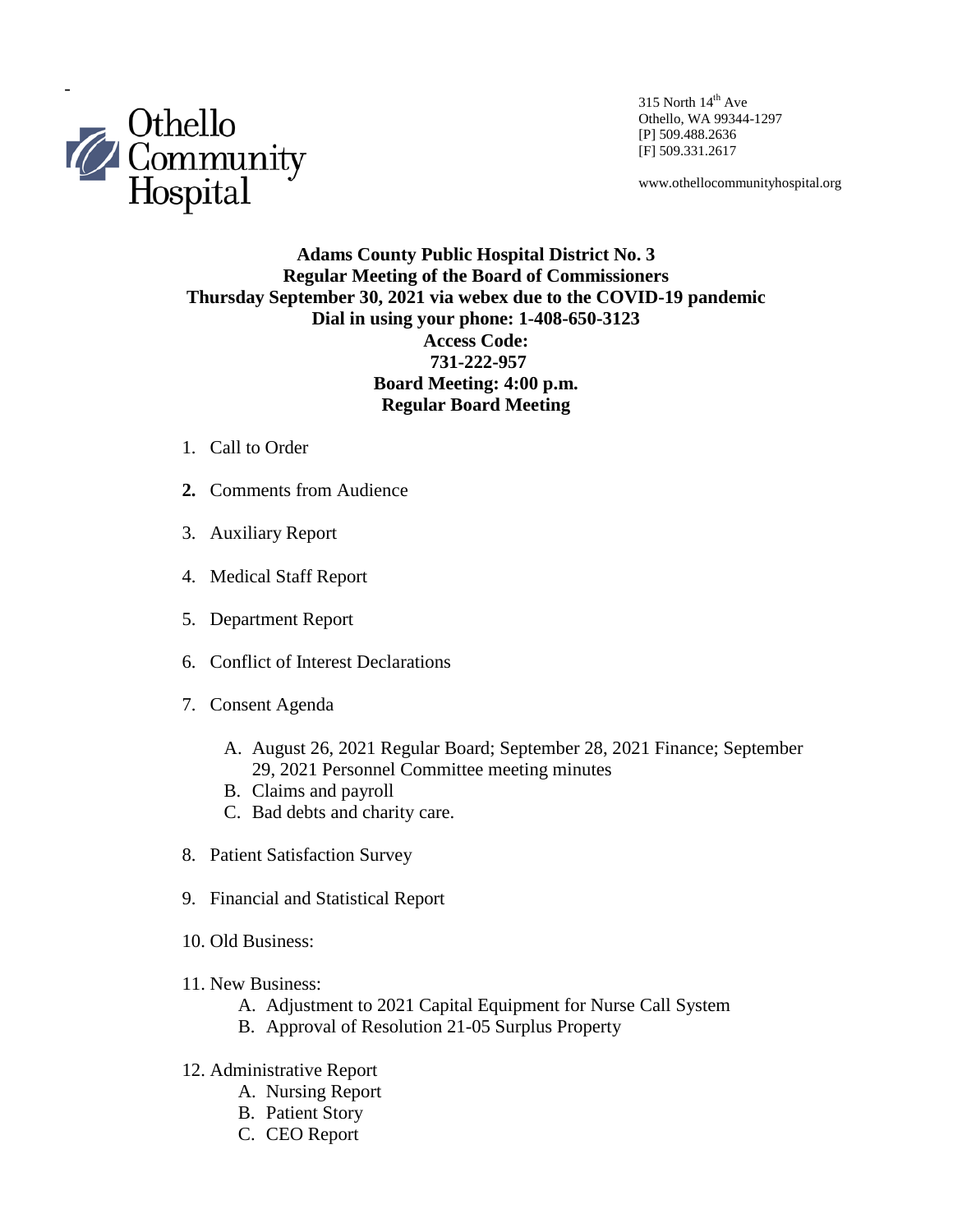## 13. Articles

14. Process Feedback

 15**.** Executive Session: The Board will enter closed Executive Session per: RCW 42.30.110(g) to evaluate the qualifications of an applicant for public employment or to review the performance of a public employee. However, subject to RCW 42.30.140(4), discussion by a governing body of salaries, wages, and other conditions of employment to be generally applied within the agency shall occur in a meeting open to the public, and when a governing body elects to take final action hiring, setting the salary of an individual employee or class of employees, or discharging an employee, that action shall be taken in a meeting open to the public. Executive session is expected to last 30 minutes.

16. Adjournment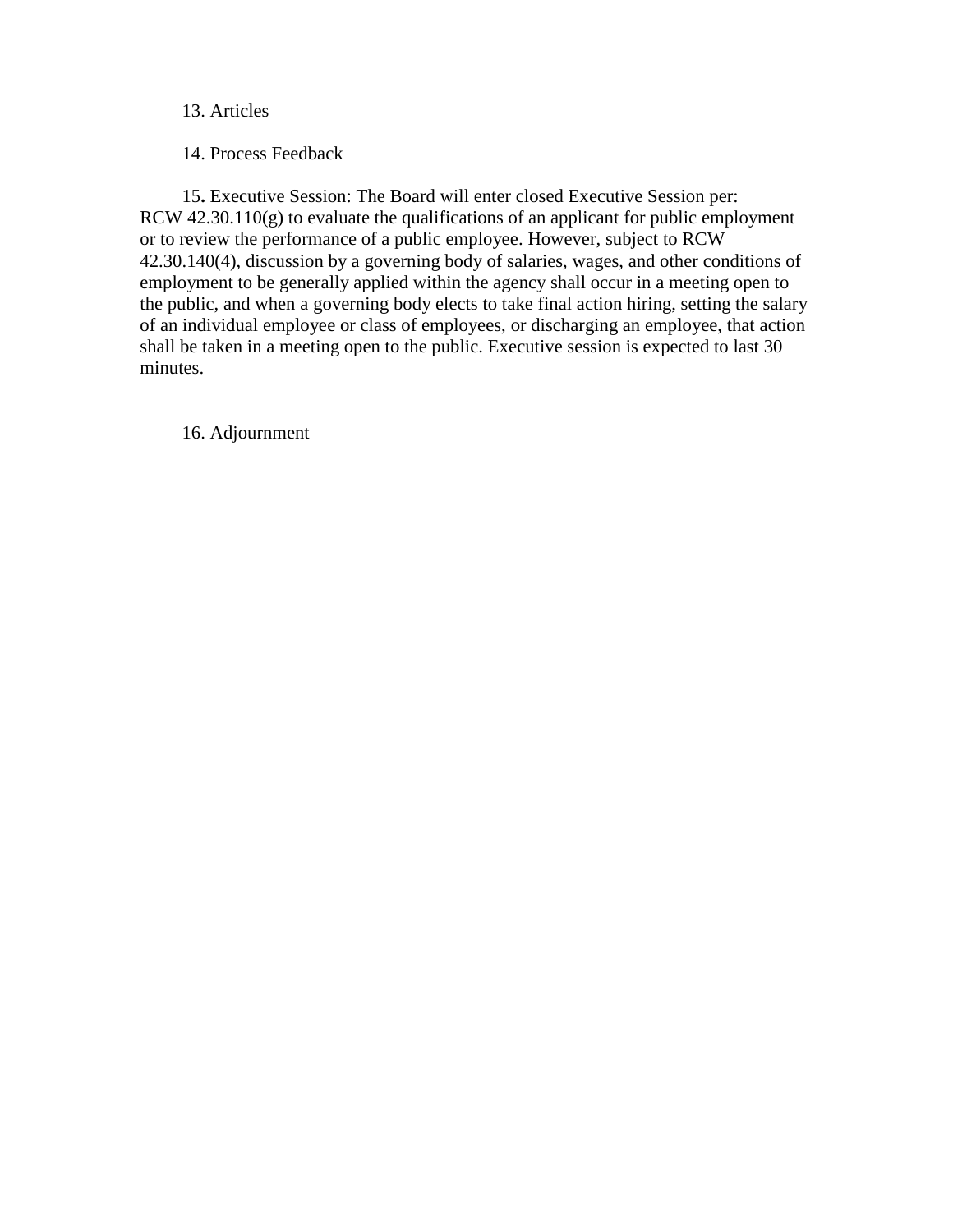

315 North 14th Ave Othello, WA 99344-1297 [P] 509.488.2636 [F] 509.331.2617

www.othellocommunityhospital.org

**Adams County Public Hospital District No. 3 Board of Commissioners Meeting Minutes** Thursday September 30, 2021 In Person and via webex due to the COVID-19 pandemic https://www.gotomeet.me/MaryGarza1/board-meeting-9 Dial in using your phone: 1-408-650-3123 **Access Code:** 731-222-957 Board Meeting: 4:00 p.m. **Regular Board Meeting** 

Call to Order: President McCullough called the meeting to order at 4:00 p.m. President McCullough announced that the meeting is being recorded. President McCullough asked if everyone could hear her. All present acknowledged they could hear her.

Present: President McCullough asked for a roll call for Commissioners present. All were present. Shirley McCullough, Bob Carlson, Gayle Bohannan, Sue Long-Hosek, and Lynda Bowers

Others Present: Connie Agenbroad, Mark Bunch, Mary Garza, Tina Bernsen, Jim Lomax and Keli Valles

**Comments from Audience: None** 

**Auxiliary Report: None** 

Medical Staff: PI/Executive Medical Staff recommends Board approval for appointments per the attached list. Lynda Bowers made a motion to approve Medical Staff appointments per the attached list. Gayle Bohannan seconded the motion. President McCullough asked for a roll call for approval. The motion passed unanimously.

Department Report: Andy Torres from R-Zero/ARC-UV disinfection gave a presentation on ARC-UV disinfection technology.

**Conflict of Interest Declarations:** President McCullough asked for a roll call on conflict of interest. All stated they did not have a conflict of interest.

Approval Consent Agenda: Bob Carlson made a motion to approve the Consent Agenda comprised of the; 1) August 26, 2021 Regular Board Meeting; September 28, 2021 Finance Committee Meeting; and September 29, 2021 Personnel Committee Meeting minutes. 2) Claims, Payroll, Payroll taxes, and Auxiliary in the amount of \$2,249,597.58 3) Bad Debts and Charity in the amount of \$261,197.10 and \$30,193.86 respectively. Sue Long-Hosek seconded the motion. President McCullough asked for a roll call for approval. The motion passed unanimously.

**Patient Satisfaction Survey: None**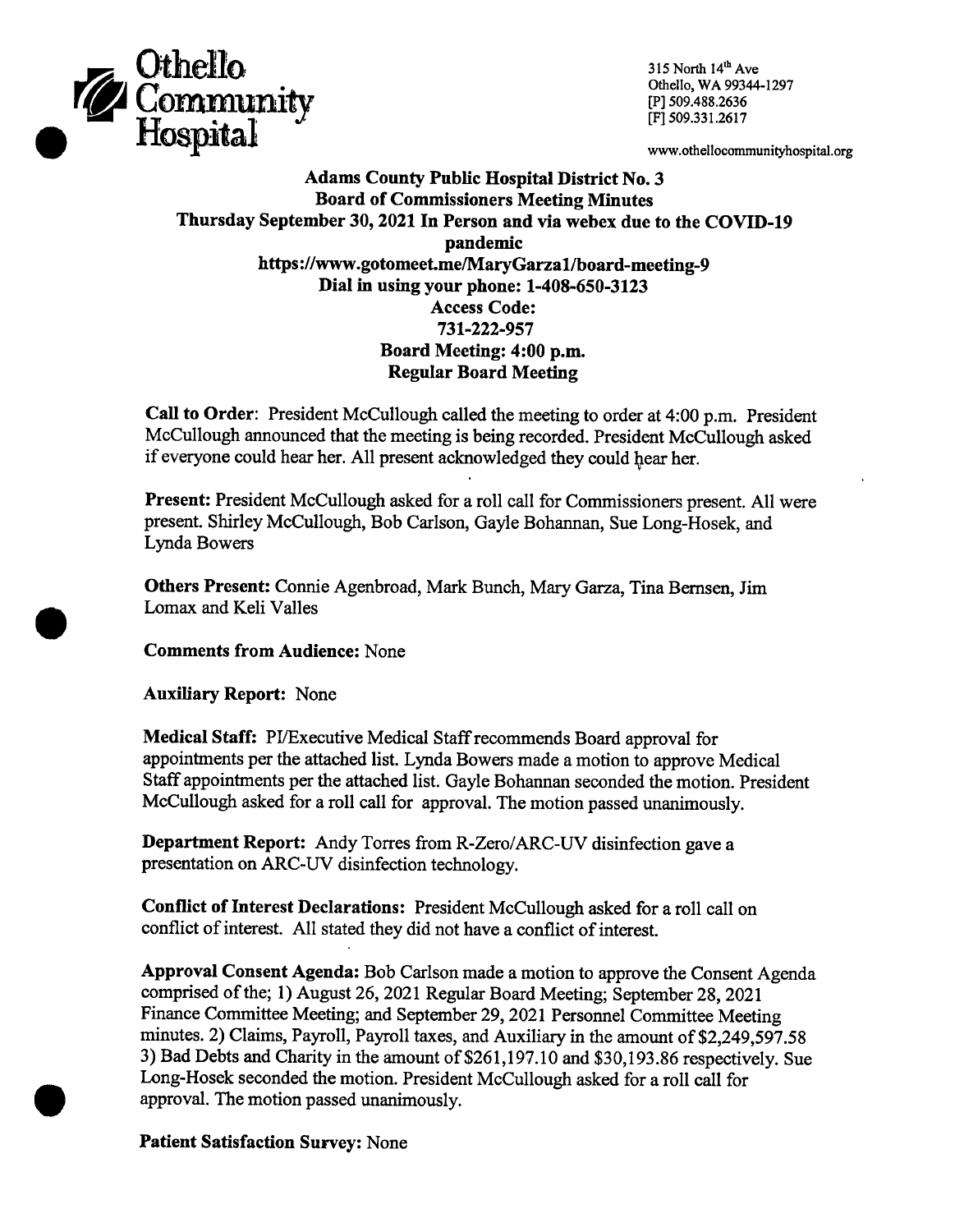Financial Report: Mark Bunch is still working on the draft budget and it was not finalized to present to the Commissioners at this time. Mark Bunch presented the capital equipment request FY 2022, and projected capital equipment FY 2023 and FY 2024 for their review. The budget and capital equipment will be presented at Finance Committee on October 26, 2021 and the Budget Hearing meeting on October 30, 2021 for the Commissioners consideration and approval.

For the month ending, August, 2021, OCH incurred an operating loss (including approximately \$47,058 in disproportionate share; \$75,990 in hospital levy; \$47,196 in EMS levy) in the amount of \$38,389 with investment gain of \$17,416 for a total net loss of \$20,973; year-to-date operating loss (including approximately \$376,468 in disproportionate share; \$607,922 in hospital levy; \$377,575 in EMS levy) was \$2,0703,477 with investment gain of \$140,492 for a year-to-date net loss of \$1,932,985.

President McCullough asked for a roll call if any of the Commissioners had a question for Mark Bunch, All stated no.

## **Old Business: None**

New Business: Approval to adjust 2021 Nurse Call System Capital Equipment due to change orders: Bob Carlson made a motion to approve an adjustment to the Nurse Call System Capital Equipment Budget from \$250,000 to \$255,000 an increase of \$5,000. Sue Long-Hosek seconded the motion. The motion passed unanimously.

Approval of Surplus Property Resolution 21-05: Lynda Bowers made a motion to approve Surplus Property Resolution 21-05. Gayle Bohannon seconded the motion. The motion passed unanimously.

Approval to purchase R-Zero ARC Devices: Bob Carlson made a motion to purchase 3 R-Zero ARC Devices and 2 R-Zero ARC "AIR" devices not to exceed \$125,000. Sue Long-Hosek seconded the motion. The motion passed unanimously.

**Nursing Report:** Tina Bernsen reported admission restrictions and transfers for August 2021. Tina Bernsen stated that August was probably the largest restriction of admissions that the hospital has ever had. There were several isolation patients admitted to the floor in August. From August 9, 20201 through August 29, 2021 there were multiple times admissions were restricted due to high acuity of patients and staffing shortage. During this time, there were 10 admissions and 15 transfers. All transfers needed a higher level of care.

Tina Bernsen reported that the CNA's would be going to 12 hour shifts starting in November.

Patient Story: Tina Bernsen reported on a staff member stating what excellent care their father received in the Emergency room and the quick decision to transfer him out to a higher level of care for a stroke. The daughter stated that the accepting provider commented on the excellent care and quickness of decision making to get her father transferred. This probably saved his life. Patient recovered and was discharged 3 days later to home and is doing very well.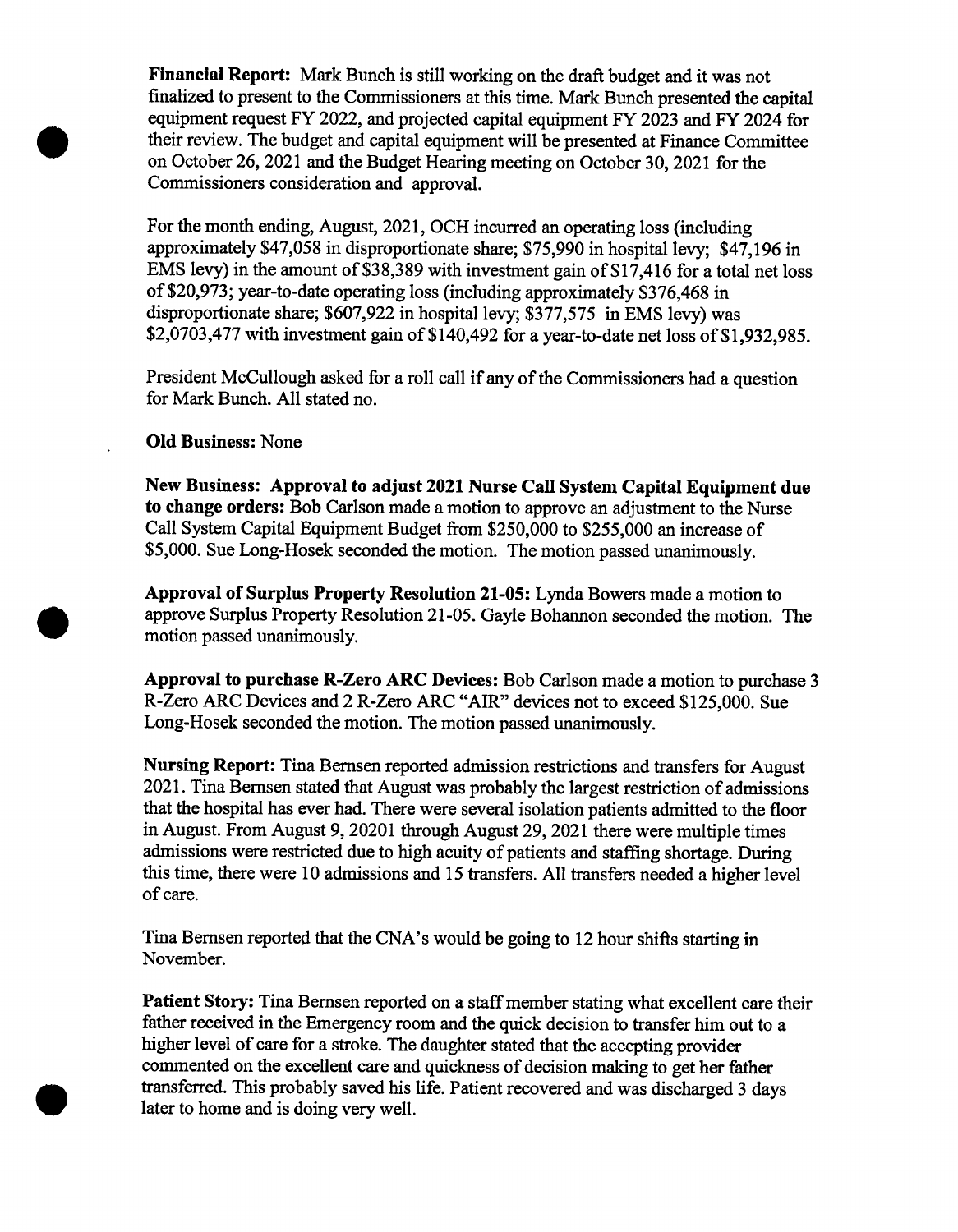CEO Report: Connie Agenbroad gave a brief update on COVID-19 totals for Adams County.

1) New case numbers greater than 100 cases over 14 day for 9/29/21-206 compared to 8/25/21-144

2) Incidence rate greater than 25 cases/100,000 over 14 days for 9/29/21-1007.3 compared to 8/25/21-689.5

3) Positivity percent rate; positive number of cases divided by number the of tests in the past week for  $9/29/21 - 20.90\%$  compared to  $8/25/21 - 26.10\%$ 

4) Hospitalized greater than 3 over seven days/target is 3 for 9/29/21-3 compared to 8/25/21-4

5) Probable cases for  $9/29/21$ -0 compared to  $8/25/21$ -0

6) Total Deaths for 9/29/21-28 compared to 8/25/21-24

7) Current active cases for 9/29/21-170 compared to 8/25/21-103

8) Pending Test results for 9/29/21-536 compared to 8/25/21-240

Connie Agenbroad gave an update on the COVID-19 vaccine mandate as of 9/29/21. 161 employees on the payroll register, 126 employees are fully vaccinated, 15 employees have received their first doses with 13 out of 15 should be fully vaccinated by 10/18/21, 2 out 15 will not be fully vaccinated by 10/18/21, 1 out 2 should be fully vaccinated by 10/19/21 and will be off without pay until verification is received, and 1 should be fully vaccinated by 10/29/21 and will be off without pay until verification is received. Out of the 161, 10 exemptions have been approved, 2 are pending approval, and 5 have stated they are filing an exemption but the hospital has not received any exemption request from them to date. 1 out of the 5 may get the JJ vaccine on 10/4/21 instead of applying for an exemption. President McCullough asked who is approving the exemptions. Connie Agenbroad stated that Mindy Gonzalez, HR and Connie Agenbroad, CEO are reviewing the exemptions and approving the exemptions then discusses with the employee. There is still 1 that the hospital still needs verification of vaccine. There has been 2 terminations, 1 Per Diem RN who resigned and a Per Diem CRNA who is still on the payroll register and has not been coming and will be taking off the payroll register.

Connie Agenbroad reported that Medical Staff meet on September 22, 2021 along with Dr. Burrup. Again, there were very positive comments about the emergency room providers. The Medical Staff discussed COVID-19 testing of visitors for inpatients. It was the consensus of the group to test for COVID-19 on all visitors for inpatients doing both rapid and PCR testing. The Medical staff also asked about starting monoclonal antibody infusions. Brandy Kissler and Tina Bernsen worked on getting this set up and felt that the hospital could start on October 4, 2021. The hospital received the medication on 9/28/2021 and actually gave their first infusion of monoclonal antibody on 9/30/2021 to a patient that met the criteria to receive it. Brandy Kissler, Ermila Sauceda and/or April Williamsons will schedule the patients for infusions Monday through Friday. Once the process is worked through this may be available for emergency room patients.

Connie Agenbroad reported that elective surgeries were postponed on September 6, 2021 due to high rate of positive COVID-19 patients, staffing issues and staff out. Elective surgeries will resume on Monday October 4, 2021.

Connie Agenbroad reported that Washington State's minimum wage is expected to go up to \$14.49 effective January 1, 2022. This has not been officially posted to the state's website.